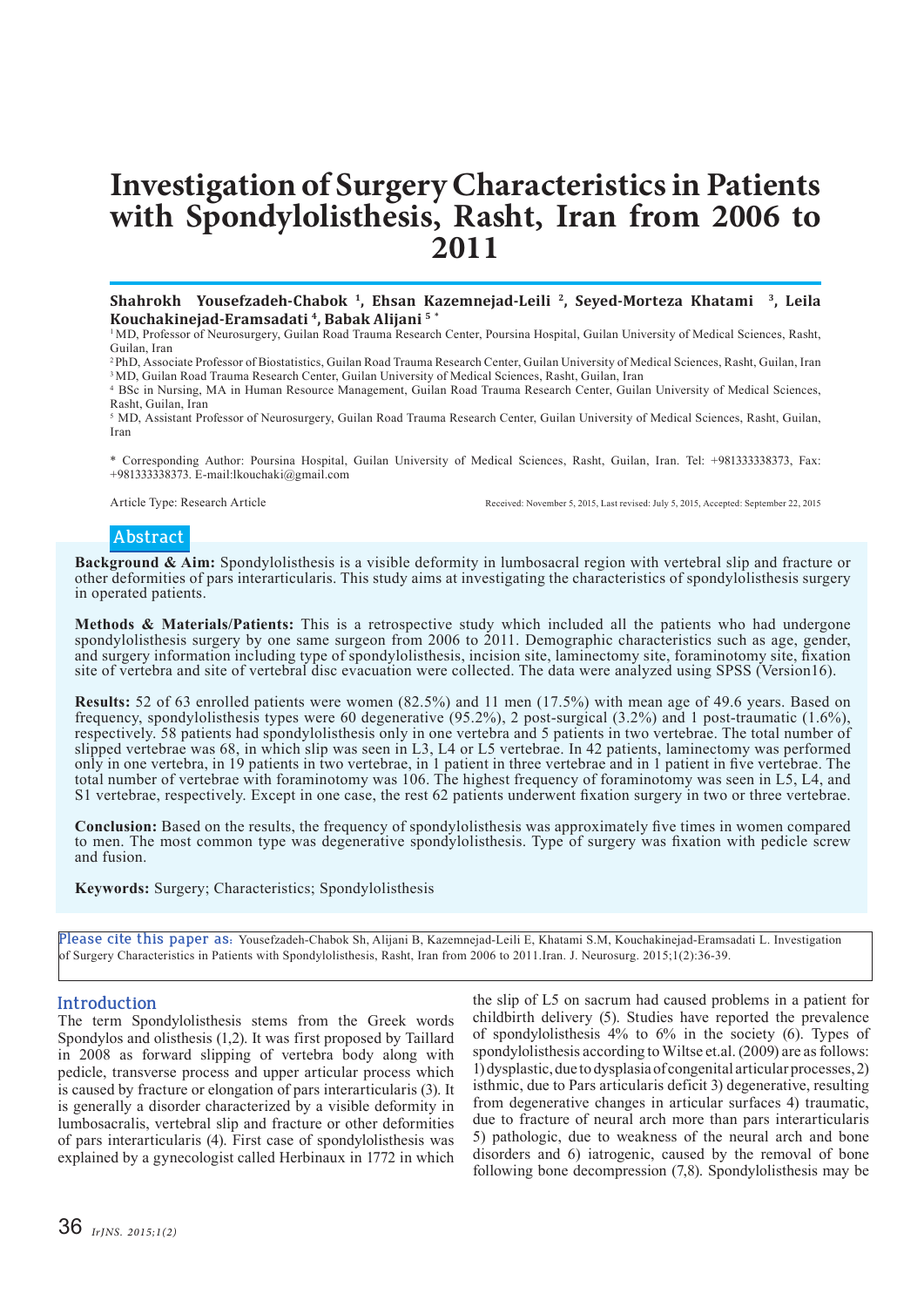#### Yousefzadeh-Chabok Sh, et al.

## **Table 1. Frequency and Percentage of Slipped Vertebrae based on Sex Table 2. Frequency of Foraminotomy Types**

| <b>Slipped Vertebra</b>             | <b>Total number</b><br>of Patients | Women $(\% )$ | Men $(\% )$ |
|-------------------------------------|------------------------------------|---------------|-------------|
| L <sub>3</sub><br>spondylolisthesis | $5(7.9\%)$                         | $5(9.6\%)$    | $\theta$    |
| I 4<br>spondylolisthesis            | $33(52.4\%)$                       | 29(55.8%)     | $4(36.4\%)$ |
| L.5<br>spondylolisthesis            | 20(31.7%)                          | $14(26.9\%)$  | $6(54.5\%)$ |
| L3 & L4<br>spondylolisthesis        | $2(3.2\%)$                         | $2(3.8\%)$    | $\theta$    |
| L4 & L5<br>spondylolisthesis        | $3(4.8\%)$                         | $2(3.8\%)$    | $1(9.1\%)$  |
| Total                               | $63(100\%)$                        | $52(100\%)$   | $11(100\%)$ |

completely asymptomatic (9). Back pain is the most common clinical manifestation of spondylolisthesis (10). In fact, forward bend increases and backward bend reduces the pain. Many people, even with remarkable vertebral slip may remain healthy with no complication and pain complaints in their lifetime. Yet, others with a mild slip may suffer severe pain. Some people even with acute dislocation may be asymptomatic over time (1). Treatment of patients with spondylolisthesis can be conservative or surgical. Prior research report that indications of surgical treatment include uncontrollable pain, neurological deficits, and more than 50% spondylolisthesis in initial evaluation or about 25% to 50% progressive increase (11). Most patients respond well to conservative treatment (4). This study aimed at investigating the characteristics of spondylolisthesis surgery in operated patients in a teaching hospital in Iran.

### **Methods and Materials/Patients**

 This is a retrospective study which included all the patients who had undergone spondylolisthesis surgery from 2006 to 2011 by one same surgeon whose records were available in Medical Records Department of Poursina Hospital in Rasht, Guilan (North of Iran). The patients with no surgery records were excluded. Then a questionnaire was used to record demographic



| <b>Foraminotomy Types</b> | Frequency $\overline{(\%)}$ |
|---------------------------|-----------------------------|
| L3                        | 1(1.6)                      |
| L4                        | 3(4.8)                      |
| L <sub>5</sub>            | 15(23.8)                    |
| S <sub>1</sub>            | 4(6.3)                      |
| $L3-L4$                   | 1(1.6)                      |
| $L4-L5$                   | 22(34.9)                    |
| $L$ 5-S1                  | 14(22.2)                    |
| $L3-L4-L5$                | 1(1.6)                      |
| $L4-L5-S1$                | 1(1.6)                      |
| $L3-L4-L5-S1$             | 1(1.6)                      |
| <b>Total</b>              | 63(100)                     |

characteristics such as age, sex and surgery information such as spondylolisthesis type, incision site, laminectomy site, foraminotomy site, site of vertebra fixation and site of disc evacuation. The data were analyzed using descriptive statistics using SPSS (Version 16).

#### **Results**

 Of 63 patients enrolled in this study, 52 patients were women  $(82.5\%)$  and 11 men  $(17.5\%)$  (Mean age=49.6 years, SD=9.8). The youngest and the oldest ones were 27 and 76 years old, respectively. Types of spondylolisthesis in these patients based on frequency were 49 degenerative (77.7%), 11 ischemic (17.5%), 2 post-surgical (3.2%) and 1 traumatic (1.6%). Based on the diagnosis in the surgery records, 58 patients (92.06%) had spondylolisthesis only in one vertebra and 5 patients in two vertebrae (7.94%). The total number of slipped vertebrae was 68. Slip was seen in L3, L4 and L5. The most common slipped vertebrae were L4 (55.9%) and L5 (54.5%) in women and men, respectively (Table1). 42 patients had laminectomy only in one vertebra, 19 patients in two vertebrae, 1 patient in three vertebrae and 1 patient in 5 vertebrae. The total number of vertebrae with laminectomy was 88. L4 (52.3%) was the most frequent vertebra with laminectomy (Figure 1). In these



**Figure 1. Frequency of Laminectomy in Patients with Spondylolisthesis Surgery** 



**Figure 2. Frequency of Types of Disc Evacuation in Patients with Spondylolisthesis Surgery**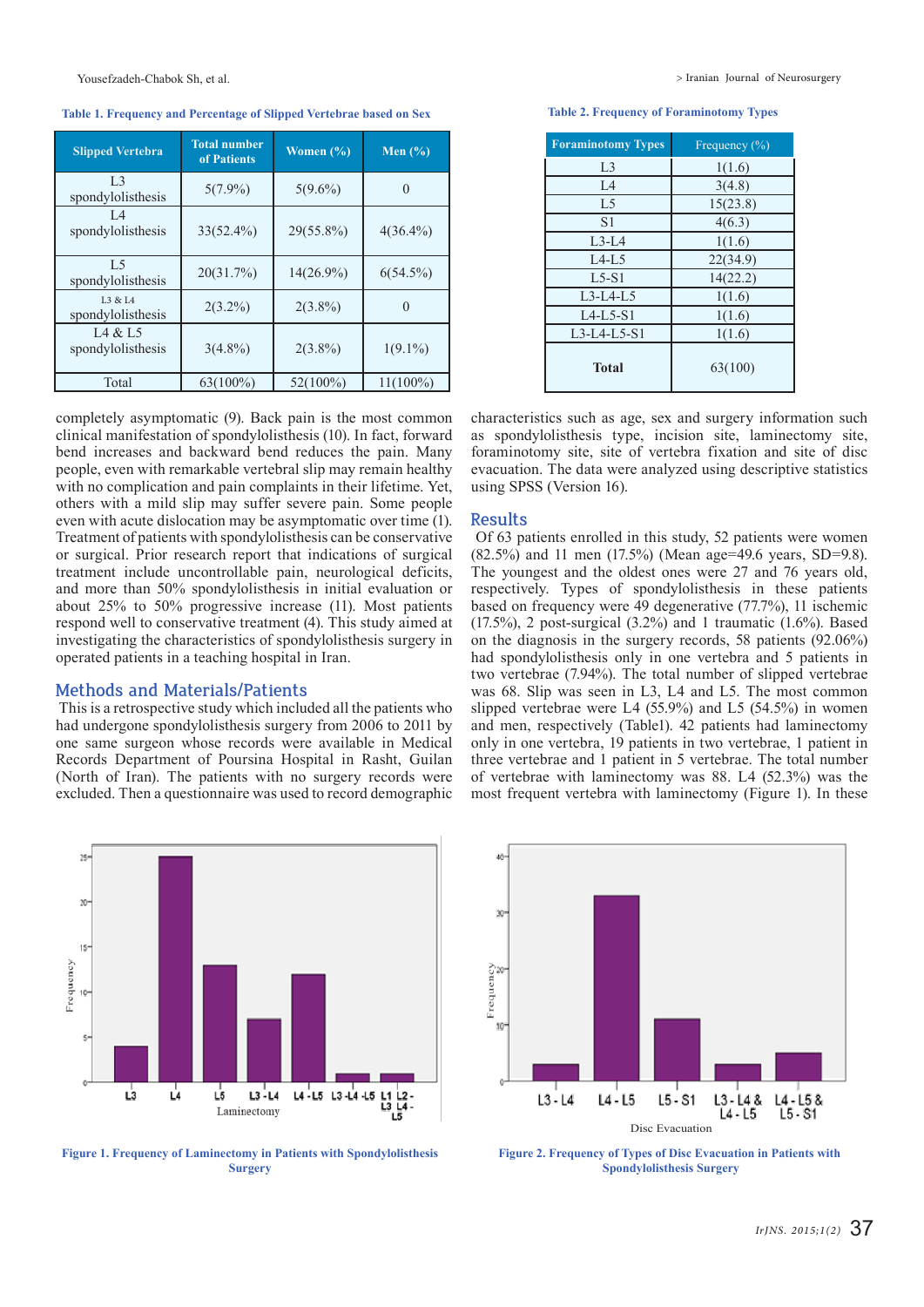| <b>Table 3. Frequency of Fixation Types in Patients with Spondylolisthesis</b> |
|--------------------------------------------------------------------------------|
| <b>Surgery</b>                                                                 |

| <b>Fixation</b>   | N(%)     |
|-------------------|----------|
| $L3 - L4$         | 4(6.5)   |
| $L3 - L5$         | 1(1.6)   |
| $L4 - L5$         | 17(27.4) |
| $1.5 - S1$        | 13(21.0) |
| $L1 - L2 - L3$    | 1(1.6)   |
| $1.2 - 1.3 - 1.4$ | 2(3.2)   |
| $1.3 - 1.4 - 1.5$ | 14(22.6) |
| $L3 - L4 - S1$    | 1(1.6)   |
| $L2 - L4 - L5$    | 1(1.6)   |
| $IA - I.5 - S1$   | 8(12.9)  |
| <b>Total</b>      | 62(100)  |

63 patients, foraminotomy was done only on one vertebra in 23 patients, on two vertebrae in 37 patients and on three vertebrae in 3 patients. Total number of vertebrae foraminotomy in this group equaled to 106 vertebrae among which the highest frequency of this figure was observed in 54 cases of L5 (50.5%), 29 cases of L4 (27.1%), 20 cases of S1 (18.7%), and 4 cases of L3 (3.7%), respectively (Table 2). Except one case, other patients underwent fixation in one or two vertebrae. 35 patients had fixation in two vertebrae and 27 in three vertebrae (Table 3). All vertebrae with fixation equaled to 151, the most frequency belonged to L5 (35.8%) and L4 (31.1%), respectively. In 62 patients, fixation was performed with screw. Disc evacuation was performed in 55 patients, 8 of which were not necessary. In 47 patients, only one and in 8 patients two discs were evacuated. The sum of evacuated discs was 63. L4-L5 had the highest frequency (Figure 2).

## **Discussion**

Based on findings of present study, 52 of 63 patients were women (82.5%) and 11 men (17.5%), which is consistent with the overall prevalence rate that is approximately five times higher in women compared to men. In a study by Ebrahimzadeh et al. (1996) in Iran, 13 patients were women and 7 men (12). Kalpakcioglu et al. (2009) in one study and Ahnand Jhun (2015) in another one reported that the number of women was higher than men (13,14). The most common type of spondylolisthesis was degenerative (95.2%). Except 3 cases, all others were degenerative. The study by Farzanegan (2006) also showed that the most common type of listhesis was degenerative (15) which might be related to patients' social and cultural conditions, job and residence place. Yet, more comprehensive studies are required to prove this claim. 92.06% of patients had slip of one vertebra and 7.94% of them more than one vertebra. L4 and L5 were the most involved vertebrae in women and men, respectively. Denard et al. (2010) found that mean age of men was 74  $(\pm 6)$ . The prevalence of spondylolisthesis was 31%  $(n=92)$  and was observed at L5/S1, L4/L5, L3/L4. In 96% of cases, only one vertebra had spondylolisthesis (16). Since the main goal of spondylolisthesis surgery is spine decompression, all patients underwent laminectomy (66.6% in one vertebra and 33.4% in more than one) and foraminotomy (36.1% in one vertebra and 63.9% in more than one). The most common site of laminectomy was L4 (52.3%) and the most common site of foraminotomy was L5 (50.5%). In a study conducted in Canada

and Germany, Martin et al. (2007) considered 13 performed studies from 1996 to 2005 on degenerative spondylolisthesis, fusion with decompression of nerve roots that led to better clinical results compared to fusion without it (17). This study was only a general review on spondylolisthesis. Since the articles published in this field in Iran are inadequate, further research with wider scopes seems necessary. Novel studies based on clinical data and therapeutic results, especially developing more intricate research projects based on radiologic findings are suggested.

# **Conclusion**

In this study, the prevalence of spondylolisthesiswas approximately five times higher in women than in men. The most common type ofspondylolisthesis was degenerative. Most spondylolisthesis slip was observed in one vertebra. Type of surgery was fixation with fusion. The prevalence of spondylolisthesis in operated patients in Poursina Hospital, the surgery method and the common involved sites were consistent with literature.

## **Acknowledgment**

This article is extracted from MSc thesis (Code, 1516) in Guilan University of Medical Sciences, Iran. We offer our greatest thanks to Clinical Research Development Unit of Poursina Hospital, Guilan University of Medical Sciences, Rasht, Guilan, Iran.

# **Funding**

None.

# **Conflicts of Interest**

The authors affirm that they have no conflicts of interest.

## **References**

1.Borenstein David, Wiesel Sam, low back and neck pain:comprehensive diagnosis and management. 3rd ed. Saunders. Usa. 2004

2.Editorial. High-grade lumbosacral spondylolisthesis in children and adolescents: Pathogenesis, morphological analysis, and therapeutic strategy. Joint Bone Spine.2007;74:414-417.

3. Crockard Alan, Hayward Richard, Hoff Julian. Neurosurgery: The Scientific Basis of Clinical Practice, Vol 2. 3rd Ed. Wiley-Blackwell, usa, 1999.

4.M. Kliot, H. Brem, R. Saway. H. Richard Winn. Youmans Neurological Surgery. Vol. 5. 5th Edition, Saunders. USA .2004.

5.Dantas FL, Prandini MN, Ferreira MA. Comparison between posterior lumbar fusion with pedicle screws and posterior lumbar interbody fusion with pedicle screws in adult spondylolisthesis. ArqNeuropsiquiatr. 2007;65:764– 770.

6.McTimoney CA, Micheli LJ. Current evaluation and management of spondylolysis and spondylolisthesis. Curr Sports Med Rep. 2003 Feb;2(1):41-6. 7. Watters W, Bono C, Gilbert T et al. An evidence-based clinical guideline for the diagnosis and treatment of degenerative lumbar spondylolisthesis. The Spine Journal.2009;9:609-614.

8. Denard P, Holton K, Miller J et al. Back pain, neurogenic symptoms, and physical function in relation to spondylolisthesis among elderly men. The Spine Journal. 2010;10:865-873.

9. Kent T. Yamaguchi Jr. David L. Skaggs •Daniel C. Acevedo Karen S. Myung Paul Choi Lindsay Andras.Spondylolysis is frequently missed by MRI in adolescents with back pain. J Child Orthop (2012) 6:237–240.

10. Hansdorfer M A, Mardjetko S M, Knott P T, Thompson S E. Lumbar Spondylolysis and Spondylolisthesis in Down Syndrome:A Cross-sectional Study at One Institution. Spine Deformity 1 (2013) 382-388.

11. Ponsa M, Schlenzha D, Seitsalo S et al. Surgical treatment of severe isthmic spondylolisthesis in adolescents:reduction or fusion in situ. Spine.